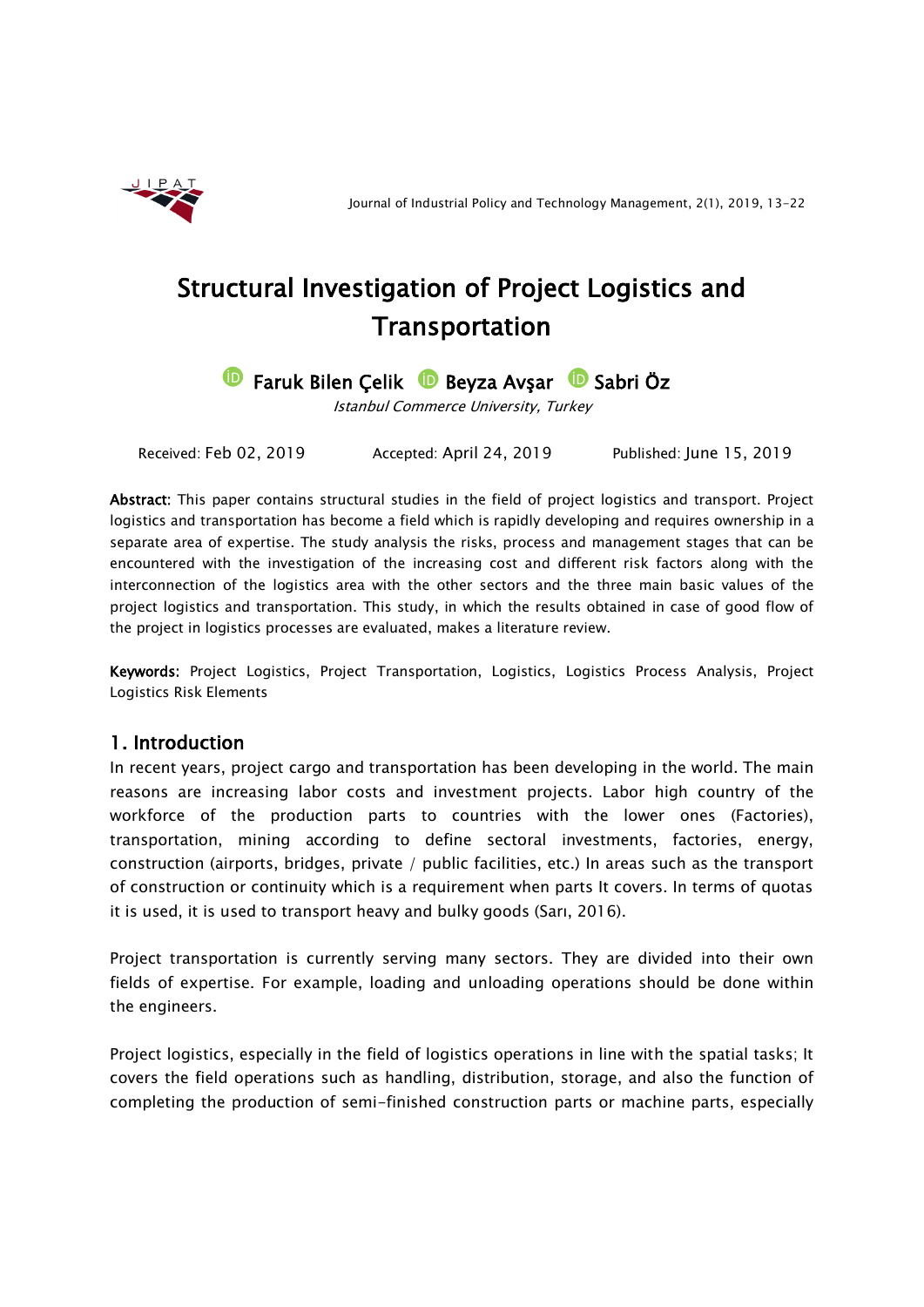in the construction sector. The reason for its customers across multiple institutions, bodies can provide integrated service instead of a single person, the people prefer not to see. In this case, the way to logistics companies is outsourcing.

Selection of application, technique and decision type in the field of project logistics and transportation has an important place.

# 2. Project Logistics and Transportation

Project transportation is an area that does not contain standardized methods, methods and techniques. (Örnek, 2009). The reason for this is that there are non-gauge materials in the first order. The equipment and tools used in these installations must be compatible with the size and power equivalent materials. The characteristic of the load to be carried, the route, the carrier according to the mileage should be determined (Sarı, 2016). Another factor that disrupts the transport standards is the type of transport we will use in the destination process. Sea, road and rail transport modes are more common to be determined according to the quantitative and qualitative status of the cargo and the destination to destination (Sarı, 2016). The type of transport covers the entire logistics area. Together, it is a factor that directly affects cost items.

Project logistics and transport concepts have a special meaning in the sector. (ERDAL, 2007) Within the scope of international transportation, transportation of cargoes (150 tons or more) considered out of gaps is considered as project transportation (GILLESPIE, 1992).

In addition to the transport factor in the logistics activities of the project, it fulfills the responsibilities of the customers, such as storage, handling and distribution, which are complex and demanding focus.

The choice of transport type in project transport is an important constraint in the exit and arrival (country, location, location) range. This process should be planned very well and data (size, volume and digital indicators of the goods to be transported) should be provided on site. The following factors are important when selecting transport type and mode (Örnek, 2009).

1. Technical specifications of the material / goods to be transported: It is an item that applies to all logistical activities. The project comes to the fore in logistics. The material width, length, height and weight measurements as well as structural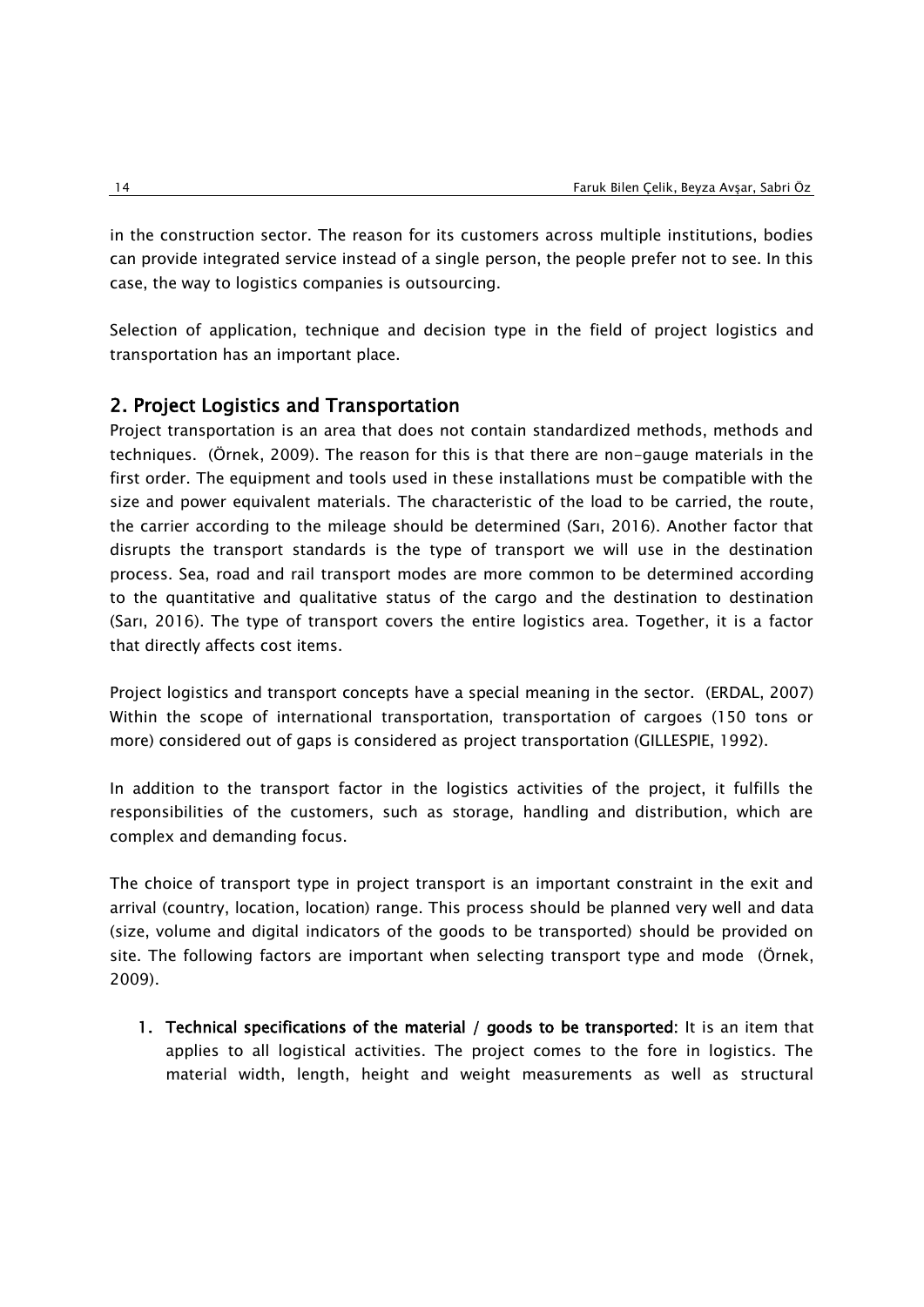characteristics of should be presented. By determining the center of gravity of the material, the position of the load in the vehicle is formed.

- 2. Consultation with experts if deemed necessary: Project transport is an area that sometimes involves engineering and expertise activities. Therefore, the internal and external security of the material to be transported should be taken. For example, a material containing ADR (hazardous material) cannot be moved without the control and approval of the ADR expert.
- 3. Risk management plans: Materials plans to follow the route in position, all obstacles to the delivery of the material is determined to cause trouble. The next step is the removal or removal of our shaft.
- 4. Possible risk areas: In the case of risk areas, the status of the material to be transported or the service to be provided in the logistics area of the project can be mentioned which are different and which fall into the same category. This process is completely related to the progress and development of the project and can be said as concrete and abstract situations.
- 5. Route of the materials: It consists of determining the route to be followed and forwarding the reports by the leading team.
- 6. National or international conventions: It covers the documents used in the field of import and export.
- 7. Legal process: It is the process that proceeds from the beginning to the last stage of the project. It is carried out together with legal advisors.
- 8. Insurance: The materials are secured. An investigation is initiated for any damage union. In accordance with these reviews, concrete results are obtained.
- 9. External security elements of the material: The destruction of the material, the difficulties in the area of the climate and route, examples of confiscation of the material by persons / persons at unsafe crossing points can be given.
- 10. Intrinsic safety elements of the material: If the plans are not processed properly, the security elements that will be able to spread to the environmental factors will start to occur.
- 11. Final Arrival Area Supply: The destination area (project area) ensures that the material is protected and emptied in a healthy manner.

All stages of project logistics require coordination skills from beginning to end (Sarı, 2016). In this direction, the functional areas are numbered with the help of the figure and shown below.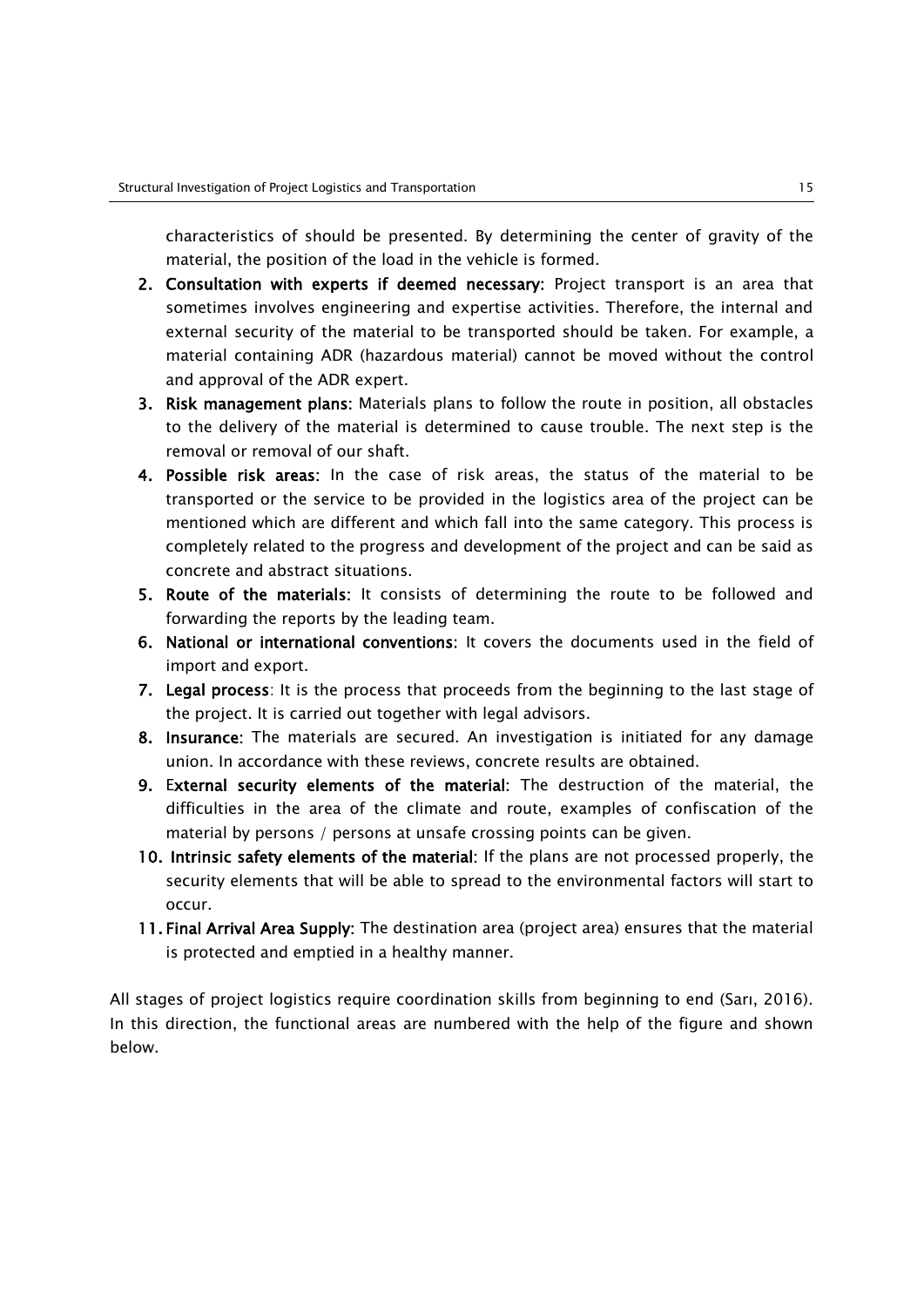

Figure 1. The distribution of the group of factors.

There are three main basic elements of Project Logistics. These are "Health, Safety, Security". At the same time, the personnel who will work in the field of project logistics have to implement the OHS (Occupational Health and Safety) rules and environmental compliance should be taken into account (Örnek, 2009).

Another important constraint in the project logistics is the measures to be taken if the risk analysis results. This constraint is important in terms of the high financial value of the material to be transported and the high production time of some materials. Especially in terms of period, it is possible to encounter such materials in construction projects called mega projects. Material production can sometimes be more or less than this process if it can have processes over a year.

If the risk analysis data flow does not have an accurate transmission, a possible material loss may be encountered. This situation may leave the customer facing sanctions. Damage can be more costly than the service cost that given.

## 2.1. Project Logistics and Transportation Processes

The process management and stages of project logistics and transportation take place in the form of a chain ring. The loss of three major essential elements (Health, Safety, Security) in the field of project logistics can occur in a weak or missing cycle of chain rings.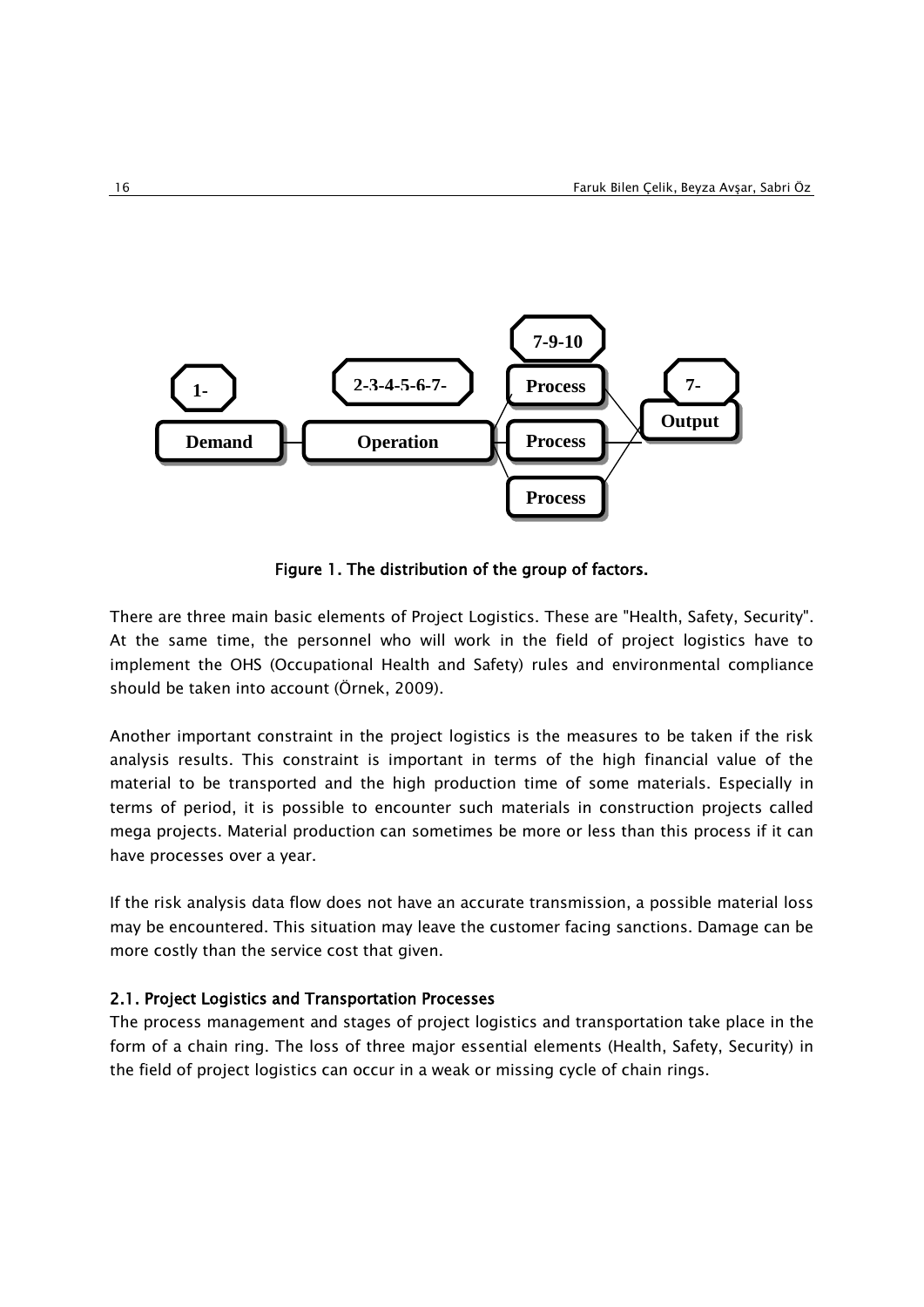Project logistics and transportation processes consist of six main parts. These processes can be listed as preparation, analysis, design, planning, implementation, result and quality control (Çorak, 2015).

## 2.1.1. Preparation Stages

The preparation phase of the project not only includes logistics and transportation, as well as "project management" encompasses the area. Although the project management preparations are presented with different observations, they are the same as the variables.

The preparation phase is the stage of feasibility preparation. It is the most important chain link of the stage. Inaccuracies in the incoming data feeds the entire process in a timesensitive manner. It can cause loss of life and property.

The feasibility study has to address the whole process of operation.

We can list the important elements of the preparation stage as follows.

- Receiving all technical information.
- Requesting technical drawings.
- Examination of operation processes.
- Establishment of the vehicle for the field operation (towing for the highway, full ship rental, etc.) and equipment lists.
- Examination and preparation of national and international permits for vehicles and equipment.
- Creation of cost items.
- Determining the transition routes and sending the front audience if necessary. Reporting of obstacles in vehicle transit or loading - unloading areas.
- The timing of the loads to be transported must be determined. Climatic conditions and final destination should be taken into consideration the land conditions. In this case, if there is a compulsory installation, the cost, the transport mode and the means to carry will be changed. This situation is one of the most common situations in project logistics transportation. Therefore, all decisions given by project managers should be reviewed in detail.
- Reporting and making a report

## 2.1.2. Analysis

The stage of analysis is the stage of how the operational processes will be carried out. This phase covers all items mentioned and identified in the operation process (Örnek, 2009). Supply chain management has an important place at this stage. The reason is the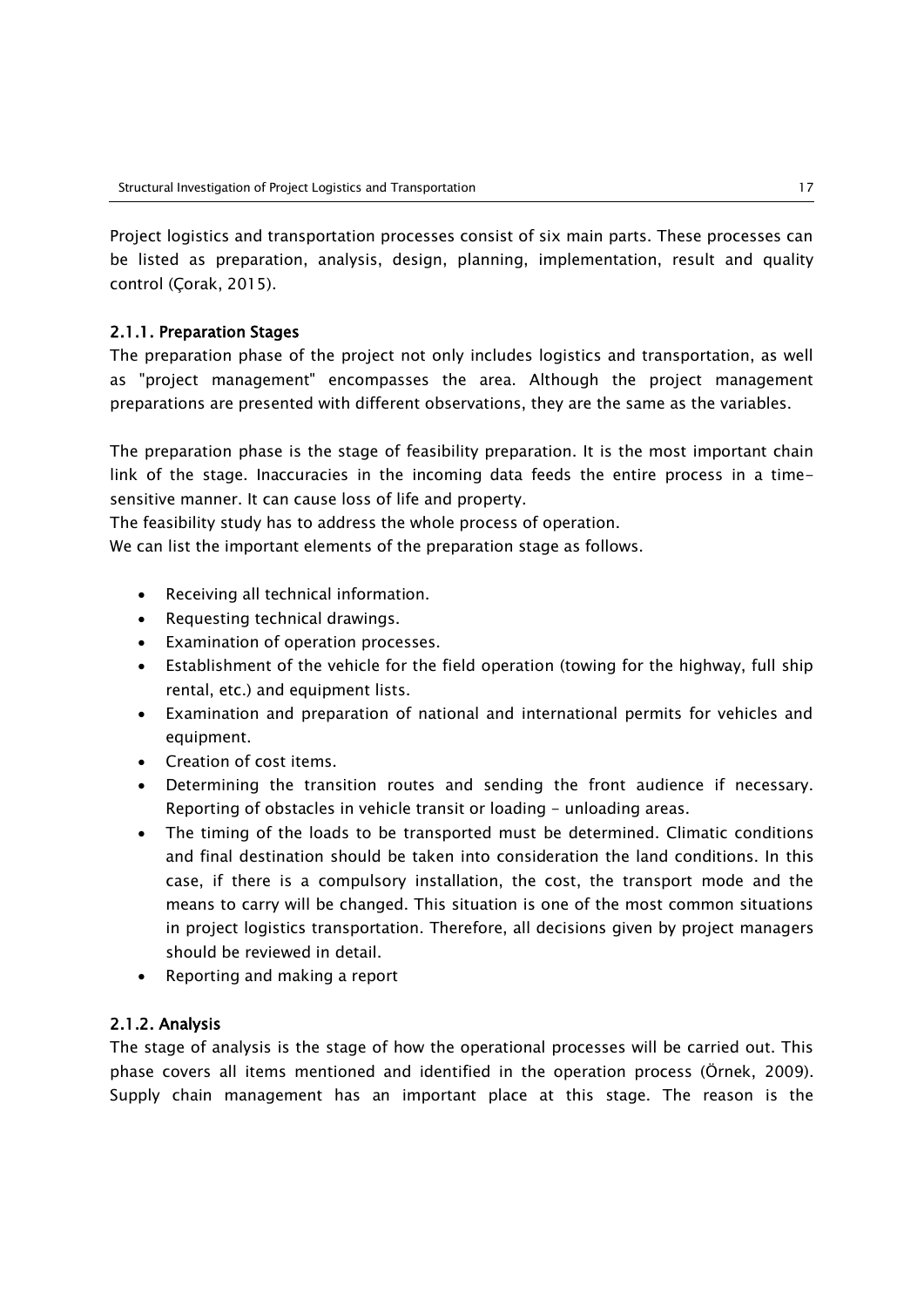procurement process of the vehicles and equipment to be used in the field operation (towing, forklift, crane, etc.).

### 2.1.3 Designing

The phase of the final project is related to logistics and transportation. The cornerstones of the operation process are determined. The main lines of coordination occurs.

## 2.1.4 Planning

The planning phase cannot be regarded as a standard operational system since there will be no standardized transport and field operation in the project logistics and transportation. Planning is an important element in project transportation. Transport documents and pass permits are obtained for the designated routes. Tools are prepared for escorting the vehicles determined during the preparation phase. Equipment procurement process and the field is given a date for the vehicle (Sarı, 2016).

#### 2.1.5 Application

The implementation phase is the stage in which the whole preparation process takes place. The checkpoints established on the specified routes are reported to the status of the transported materials. Insurance and customs procedures are carried out.

The drop off area is kept ready before the material. The equipment and the subcontractors to be employed in this field (if necessary, a contractor firm) are kept ready with the field equipment. In addition, pre-planned preparations are applied unless there is an opposite in the loading and unloading areas. There should be experts in these areas. In the loading and unloading areas, the reporting reports are made with the photographs where the plates of the vehicles taken from different angles appear. It is important to request vehicle location information from shipowner companies as project-based outsourcing in project logistics transportation. If the main contractor is doing the company transportation, the location information will be found in them. This rule will prevent vehicles from being off-route.

#### 2.1.6 Quality Control

The quality control phase is the finalization phase. The project is examined from start to finish. Profit - loss analyses are performed. If there are error points, it is possible to conduct research in these areas. The profit margin upgrade opportunities should be reviewed if the project is in the field of logistics. It is important to carry out satisfaction meetings with customers.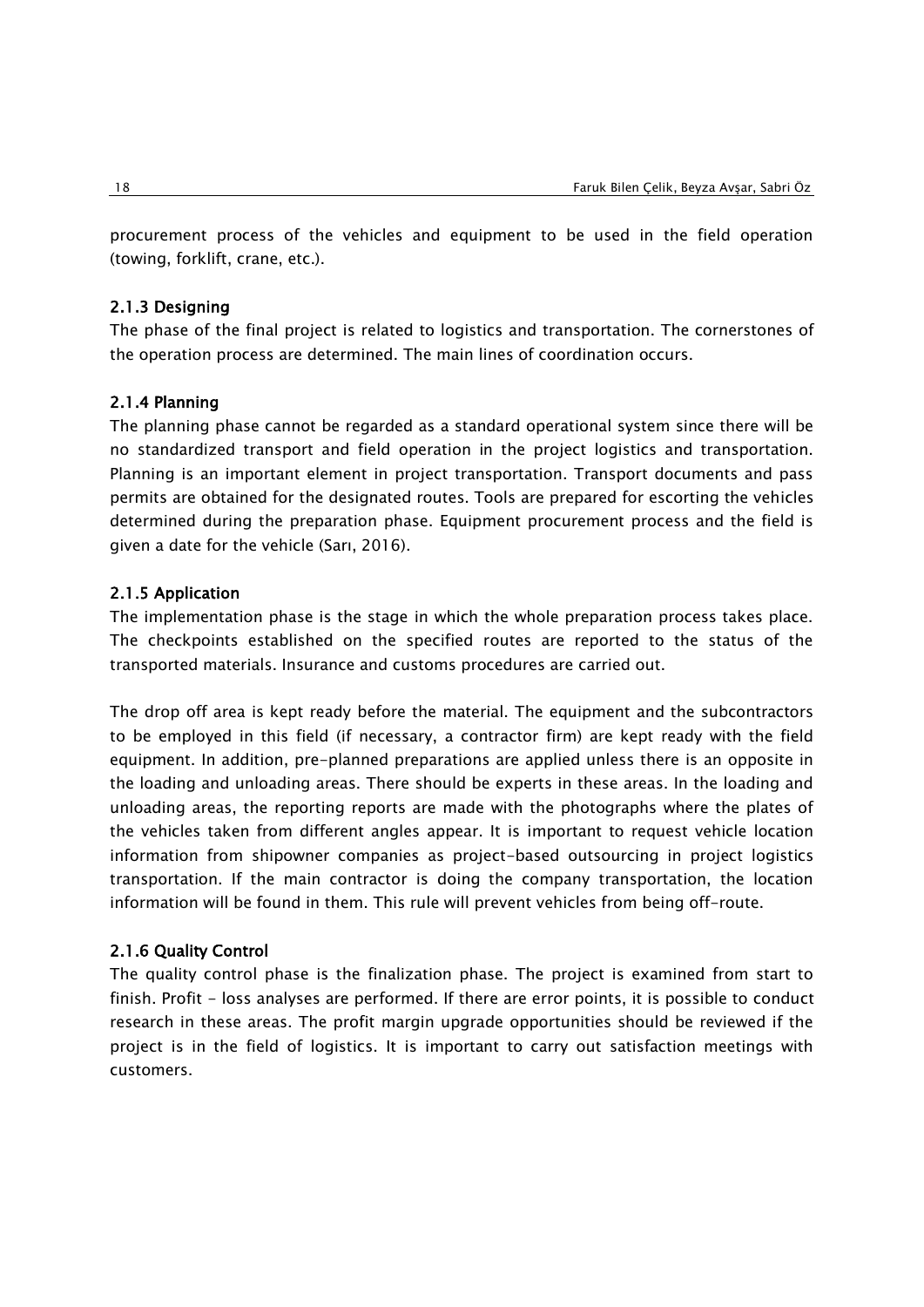#### 3. Differences of Project Logistics and Transportation From Sectoral

Management of the project logistics area is not possible with a traditionalized structure. Since each project has different processes or process factors, suppliers can remain committed to the main contractor logistics company (Cebeci & Güner, 2015). This may disrupt the process flow of any project. Therefore, suppliers of equipment and shipowners must be suppliers. Labor law and its operation increases its importance in this field. The purchase and pricing of the projects is determined by the negotiation or tender procedure (Morledge, Knight, & Grada, 2009). This situation leads to a competitive structuring between logistics companies.

There are standard production concept and quality control stages among the differences of the project logistics area with other sectors. The quality and efficiency level is high in the stages of the replacement of a material which is produced with the standard approach and reaching the final consumer (Cebeci & Güner, 2015). However, the project takes a higher percentage of the time when the unique characteristics of the materials transported and produced in the logistics transportation are compared with the rate of change. This is a factor affecting productivity and quality ratio with structural differences (Morledge, Knight, & Grada, 2009).

On the other hand, climatic conditions and environmental conditions have a great impact in project logistics. Especially when it becomes important in construction projects, it gains a separate place. JIT (Just In Time, which reduces costs), as well as productivity advantages that are used extensively in other sectors, are not effective in terms of sustainability in project logistics and transportation (Sullivan, Barthorpe, & Robbins, 2010).

The challenges of climate and environmental conditions may depend on the condition of the material, especially in project logistics, but it may make the methods of storage and handling difficult. This differentiates the operational process from other sectors logistics activities. Electronic, oxidation-free, cracking or fracture likely to affect the environmental factor (Chemical-containing materials) is the leading group.

The structural differences in project logistics and transport can extend or shorten the list in terms of project site time and variable costs. This situation varies from project to project.

## 4. Project Logistics Interior Operation Activity: Area Logistics

Area logistics is the management of the physical flow of the project area. Planning, organizing, directing materials to related departments and controlling stages in the project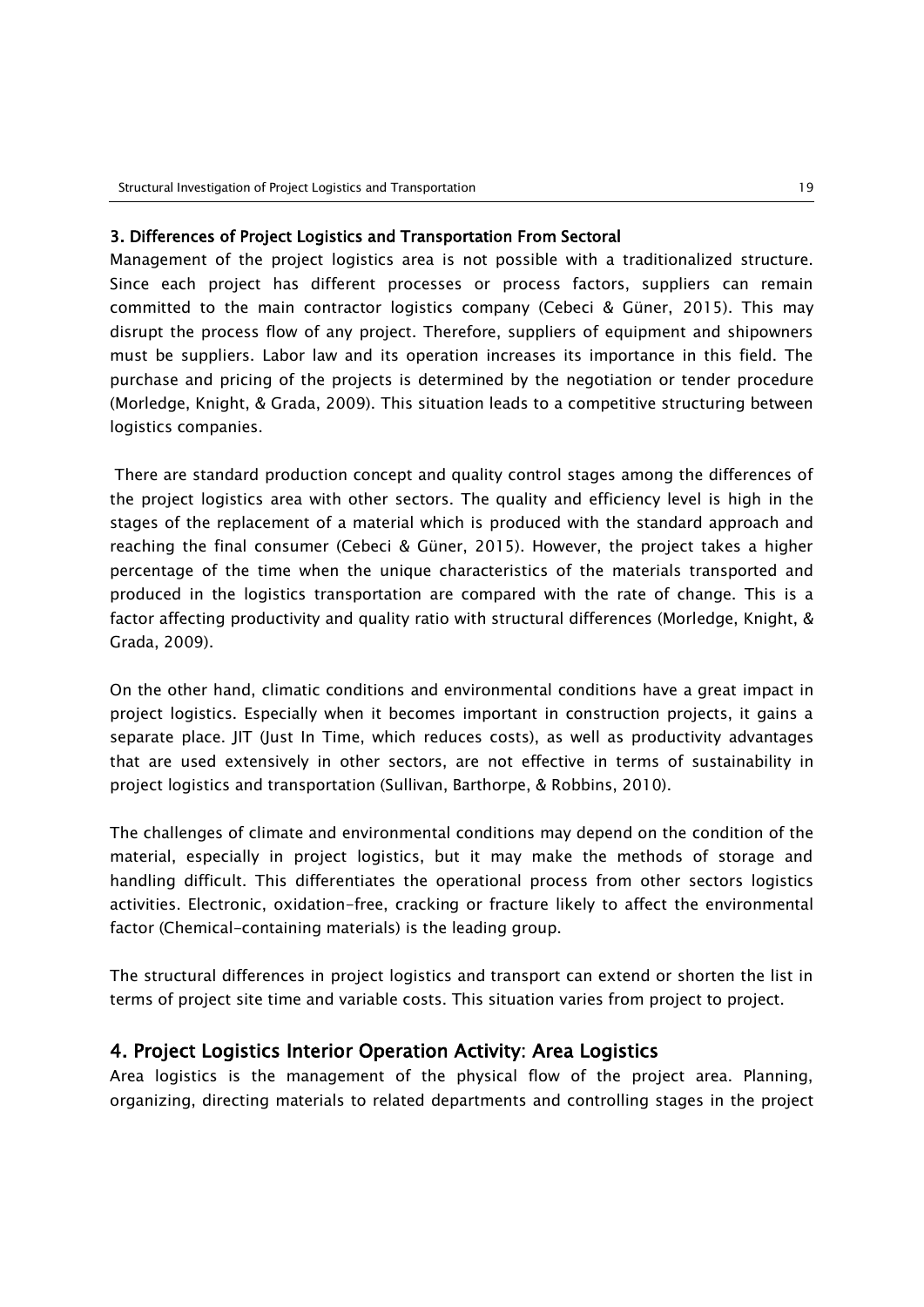area are of interest. The handling system, safety equipment, material acceptance and quality control include inventory management activities (Da Silva & Cardoso, 1999). Field logistics can be studied under three main headings. These; Material acceptance and control, handling and inventory management is possible to say (Cebeci & Güner, 2015).

#### 4.1. Material acceptance and quality control

In the project area, counting and quality control of the materials for construction or intermediate production (eg machines used in galvanized sheet bending) is performed. In this process, purchase clause must be taken into consideration. The number and nature of the materials coming to the project area is important. In the quality control phase, any negative or qualitative factor should be purchased and returned to the upper units. If this process cannot sustain a health process, the time period devoted to the production or intermediate production period may increase.

Prior to material admission, the site of unloading, protection conditions (branding, stretching, etc.) should be determined and managed. One of the most important elements is to be in contact with the supplier and the supplier. In spite of these rules, carrier vehicles are waiting in the project areas or in regions close to these areas. Or the opposite material does not come within the agreed period of time. This situation has criminal penalties (CPA & SFC, 2005). According to the countries in progress of the project, criminal sanctions may vary.

#### 4.2. Handling

Handling means moving and moving things with mechanics or manpower. As a logistics activity, it is called the loading and unloading process between the final points or the modes of transportation (Güner & Çoşkun, 2012). Handling can be done with forklift, trans pallet or manpower in low tonnage materials. In the case of large tonnage materials, manite, conveyor, crane etc. which can lift in terms of tonnage. can be provided with tools.

There are two types of handling in terms of space logistics. The first one is to unload the project area to the previously agreed area. The second one is to send the material to the region where the material will be used again in the project area (Cebeci & Güner, 2015).

#### 4.3. Inventory management

Inventory management is important in project logistics. It is particularly complex in the construction sector, which has a significant place in the process from rough construction to fine work. The reason for this is the excess of material items and the variety of the same material type. It is easy to block complexity. This complexity will be eliminated in the case of stock counts, input outputs, location delivery and tracking of stock data for closed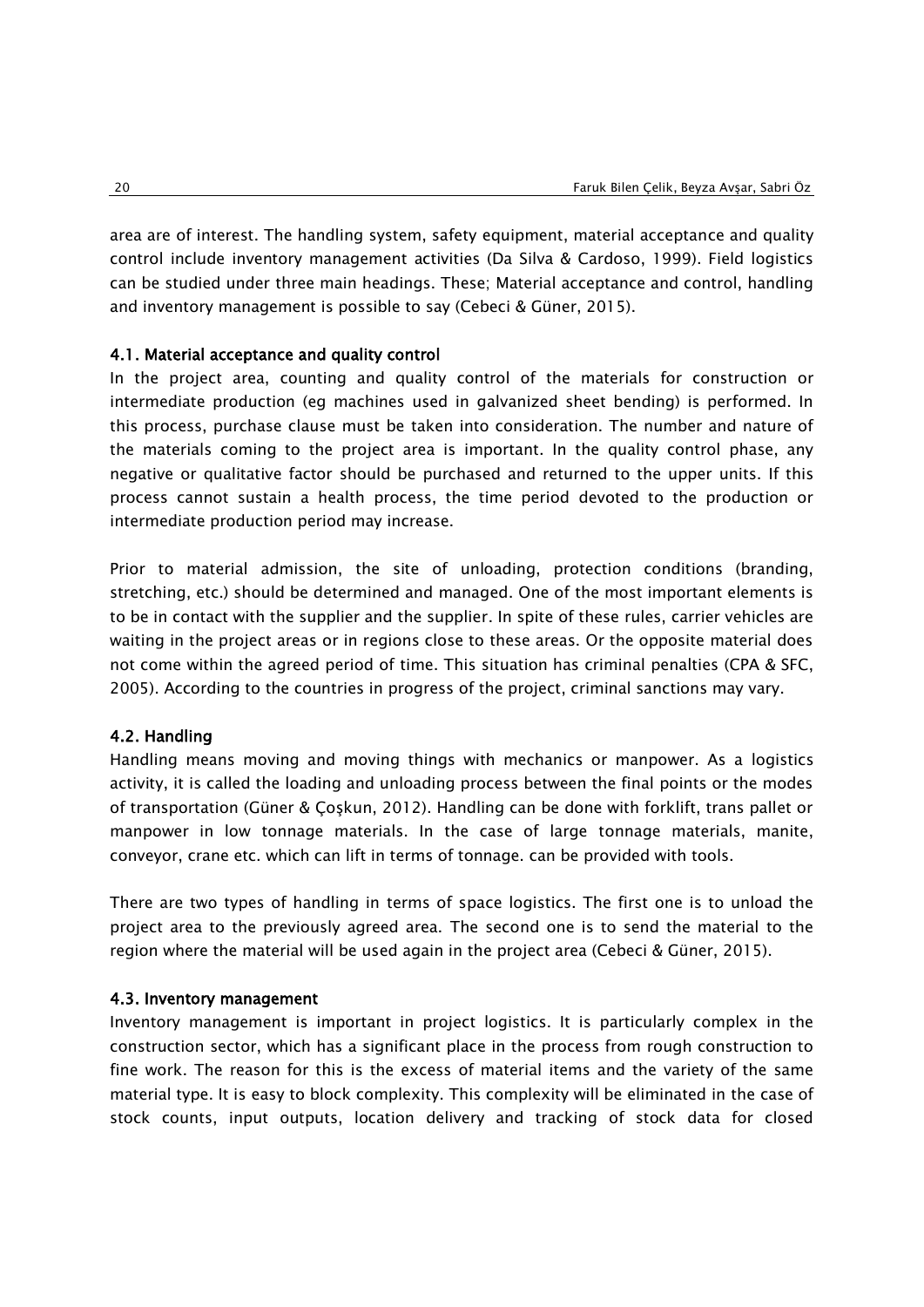warehouse and open field warehouses. However, when the factors such as intensive and jobbuilding begin to occur, some personnel do not use this method.

Another inventory method is the user-managed (VMI) system. This system approach follows the stock quantities of the warehouse or manufacturer. When the stock amount falls to a certain level, the order pass is brought to the agenda (Wood & Murphy, 2008).

## 5. Conclusion

Project logistics and transportation vary in the logistics service area of many sectors. It has been observed that different feasibility studies should be made in sectoral sectors, from the mode of transport and transportation to logistics processes and from mode to inventory processes. This work is different from working in other sectoral areas, field studies are also different. In the field of transport, changes in transportation, form and duration are observed.

Site storage and inventory management in the project area is not a non-circulation model. However, it is possible to see some changes.

It has been determined that there should be an option in terms of environmental conditions and climatic conditions. It is in the foreground that preparation, planning and implementation should be done. In such cases, it may cause great harm to the environment and human factor if it is acted out illegally. While this damage is within the application area or the material is in the unloading and route areas, the three main, activities can be negatively affected.

Uncertainty of start and end dates of the project in the field of project logistics and transportation, Production time of materials, exchange differences affect the healthy processing of logistics processes. Therefore, the constraints in logistics project and transportation are large. SWOT analysis of the dangers criteria should be taken into consideration.

# References

- Cebeci, H. İ., & Güner, S. (2015). İnşaat Sektöründe Tedarik Zinciri Yönetimi Ve Lojistik Uygulamaları. Sakarya Üniversitesi Yayınları , s. (4) 68 – 81.
- CPA, & SFC. (2005). Improving Construction Logistics: Report of the Strategic Forum for Construction Logistics Group. Londra: Strategic Forum for Construction (SFC) and Construction Products Association (CPA).
- Çorak, A. (2015). Proje Yönetimi. Demiryolu Mühendisliği,. Dergi Park, s. 52 54.